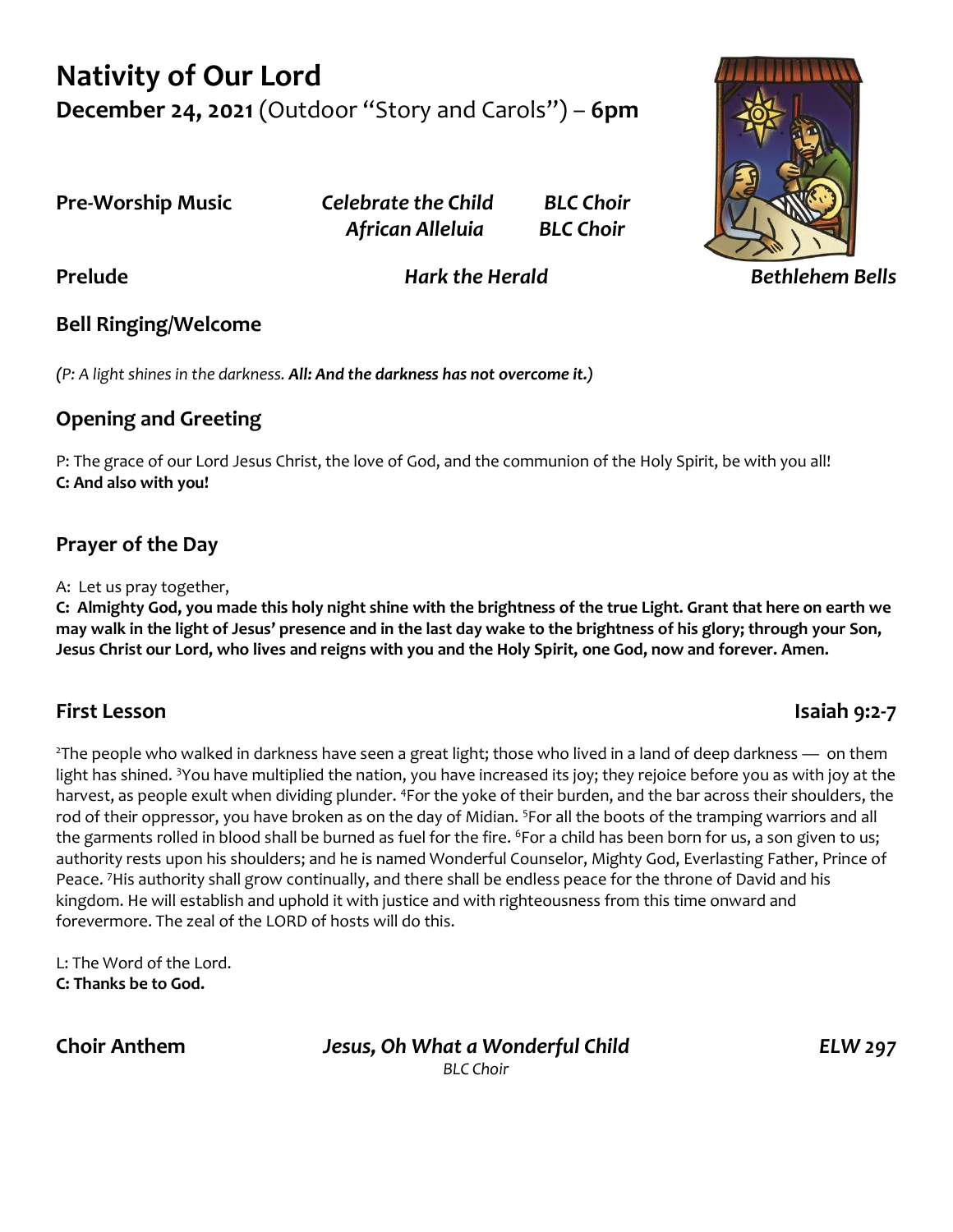#### **The Story of Jesus' Birth According to St. Luke Luke 2:1-20**

<sup>1</sup>In those days a decree went out from Emperor Augustus that all the world should be registered. <sup>2</sup>This was the first registration and was taken while Quirinius was governor of Syria. <sup>3</sup>All went to their own towns to be registered. 4 Joseph also went from the town of Nazareth in Galilee to Judea, to the city of David called Bethlehem, because he was descended from the house and family of David. <sup>5</sup>He went to be registered with Mary, to whom he was engaged and who was expecting a child. 6While they were there, the time came for her to deliver her child. 7And she gave birth to her firstborn son and wrapped him in bands of cloth, and laid him in a manger, because there was no place for them in the inn.  $^{8}$ In that region there were shepherds living in the fields, keeping watch over their flock by night. <sup>9</sup>Then an angel of the Lord stood before them, and the glory of the Lord shone around them, and they were terrified. <sup>10</sup>But the angel said to them, "Do not be afraid; for see—I am bringing you good news of great joy for all the people: "to you is born this day in the city of David a Savior, who is the Messiah, the Lord. <sup>12</sup>This will be a sign for you: you will find a child wrapped in bands of cloth and lying in a manger." <sup>13</sup>And suddenly there was with the angel a multitude of the heavenly host, praising God and saying, <sup>14</sup>"Glory to God in the highest heaven, and on earth peace among those whom he favors!" <sup>15</sup>When the angels had left them and gone into heaven, the shepherds said to one another, "Let us go now to Bethlehem and see this thing that has taken place, which the Lord has made known to us." <sup>16</sup>So they went with haste and found Mary and Joseph, and the child lying in the manger. <sup>17</sup>When they saw this, they made known what had been told them about this child; <sup>18</sup>and all who heard it were amazed at what the shepherds told them. <sup>19</sup>But Mary treasured all these words and pondered them in her heart. <sup>20</sup>The shepherds returned, glorifying and praising God for all they had heard and seen, as it had been told them.

P: The Gospel of the Lord. **C: Praise to you, O Christ.**

# **Sermon** *Pastor Paul Busekist*

#### **Hymn of the Day** *Oh Come All Ye Faithful ELW 283*

1.O come, all ye faithful, joyful and triumphant! O come ye, O come ye to Bethlehem; come and behold him,born the king of angels. O come, let us adore him, O come, let us adore him, O come, let us adore him, Christ the Lord! 3.Sing, choirs of angels, sing in exultation, sing, all ye citizens of heaven above! Glory to God in the highest O come, let us adore him, O come, let us adore him, O come, let us adore him, Christ the Lord! 4. Yea, Lord, we greet thee, born this happy morning; Jesus, to thee be glory giv'n! Word of the Father, now in flesh appearing O come, let us adore him, O come, let us adore him, O come, let us adore him, Christ the Lord!

## **Apostles Creed**

**I believe in God, the Father almighty, creator of Heaven and earth.** 

**I believe in Jesus Christ, God's only Son, our Lord, who was conceived by the Holy Spirit, born of the virgin Mary, suffered under Pontius Pilate, was crucified, died, and was buried; he descended to the dead. On the third day he rose again; he ascended into heaven, he is seated at the right hand of the Father, and he will come to judge the living and the dead.**

**I believe in the Holy Spirit, the holy catholic church, the communion of saints, the forgiveness of sins, the resurrection of the body, and the life everlasting. Amen.**

## **Prayers of the Church / Sign of the Peace**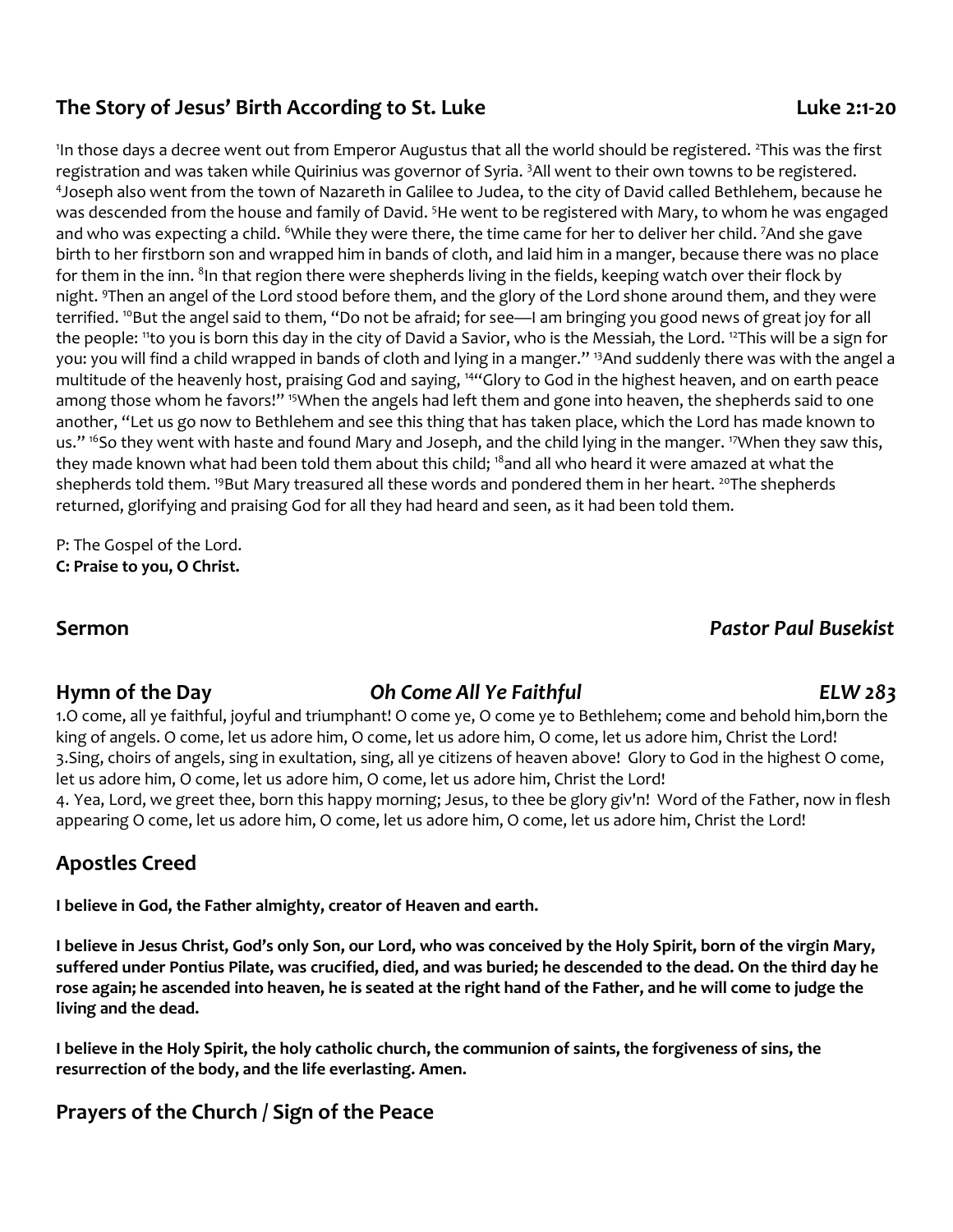#### **Pre-Communion Song O Little Town of Bethlehem ELW 279**

O little town of Bethlehem, how still we see thee lie! Above they deep and dreamless sleep the silent stars go by; yet in the dark streets shineth the everlasting light. The hopes and fears of all the years are met in thee tonight.

For Christ is born of Mary, and gathered all above while mortals sleep, the angels keep their watch of wond'ring love.

O morning stars, together proclaim the holy birth, and praises sing to God the king, and peace to all the earth!

#### **Words of Institution**

#### **Lord's Prayer**

**Our Father, who art in heaven, hallowed be thy name, thy kingdom come, thy will be done, on earth as it is in heaven. Give us this day our daily bread; and forgive us our trespasses, as we forgive those who trespass against us; and lead us not into temptation, but deliver us from evil. For thine is the kingdom, and the power, and the glory, forever and ever. Amen.**

#### **Communion & Communion Songs**

## **Shepherd's Carol Bethlehem Bells All for a Baby BLC Choir That Boy-Child of Mary (vs. 1-4) ELW 293**

That boy-child of Mary was born in a stable, a manger his cradle in Bethlehem. What shall we call him, child of the manger? What name is given in Bethlehem?

That boy-child of Mary was born in a stable, a manger his cradle in Bethlehem. His name is Jesus, God ever with us. God given for us in Bethlehem.

That boy-child of Mary was born in a stable, a manger his cradle in Bethlehem. How can he save us, how can he help us, born here among us in Bethlehem.

That boy-child of Mary was born in a stable, a manger his cradle in Bethlehem. Gift of the Father, to human mother, makes him our brother in Bethlehem.

That boy-child of Mary was born in a stable, a manger his cradle in Bethlehem.

## **Lighting of Candles (or other lights) and Silent Night**

#### **Verse 1**

Silent night, holy night! All is calm, all is bright round yon virgin mother and child. Holy Infant, so tender and mild, sleep in heavenly peace, sleep in heavenly peace.

#### **Verse 2**

Silent night, holy night! Shepherds quake at the sight; glories stream from heaven afar, heav'nly hosts sing, alleluia! Christ, the Savior, is born! Christ, the Savior, is born!